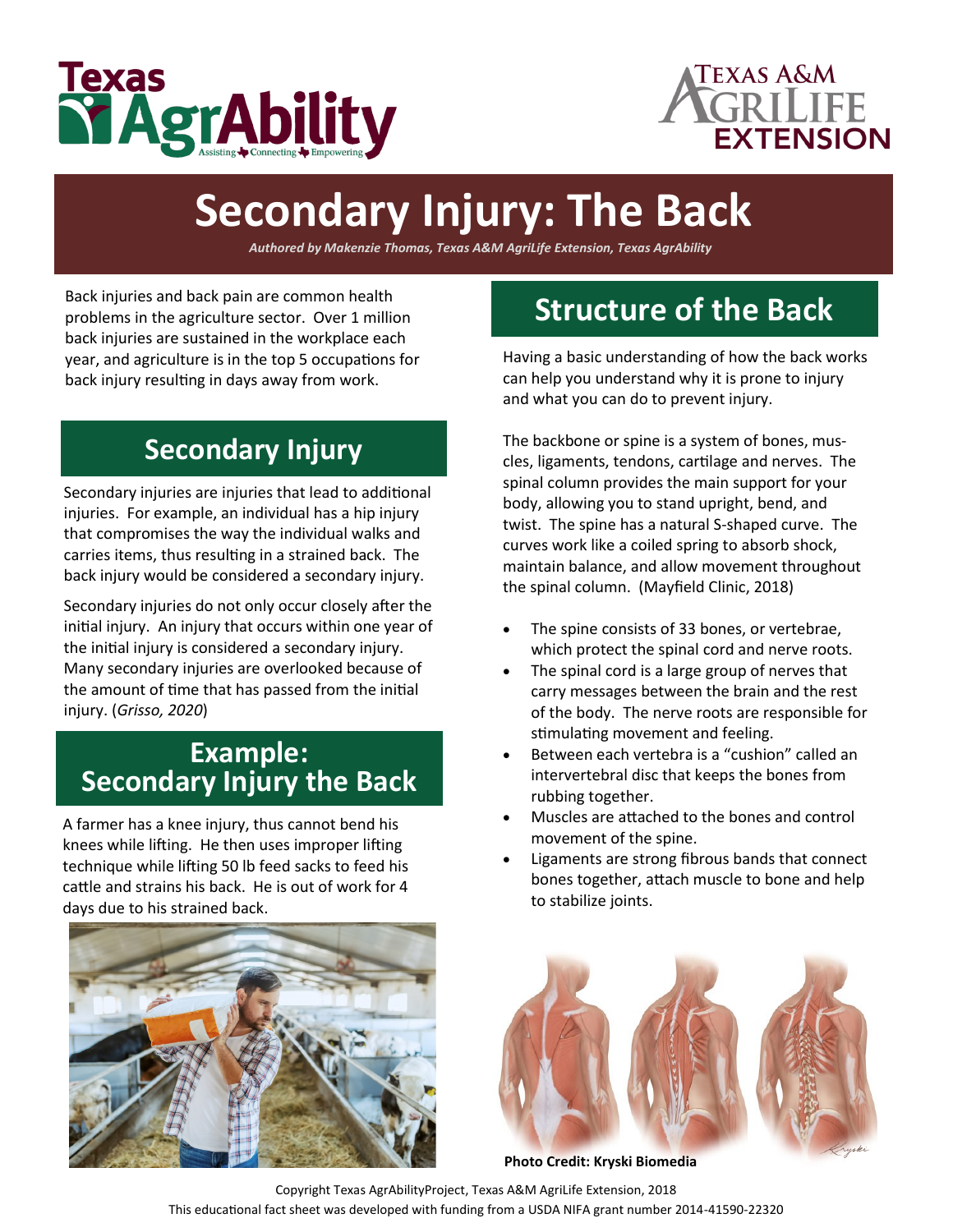# **Common Ag Related Back Injuries**

# **Herniated Disc**

 out through a crack in the tougher exterior. A herniated disc occurs when some of the softer "jelly" from one of the rubbery cushions (disks) bulges or pushes

Repetitive lifting, pulling, pushing, bending sideways and twisting also may increase the risk of a herniated disk. Sometimes, using back muscles instead of leg and thigh muscles to lift large, heavy objects can lead to a herniated disk, as can twisting and turning while lifting.



# **Sprains & Strains**

A strain is an injury to either a muscle or tendon. The muscles and tendons that support the spine are twisted, pulled, or torn. A sprain is the stretching or tearing of a ligament.

- proper lifting or by overstressing the back muscles. A Twisting or pulling a muscle or tendon can result in a strain. It can also be caused by a single instance of imchronic strain usually results from overuse involving prolonged, repetitive movement of the muscles and tendons.
- blow to the body that forces a joint out of its normal position. All of these conditions stretch one or more • A sprain often results from a fall or sudden twist, or a ligaments beyond their normal range of movement, causing injury.



## **Spinal Fracture/ Trauma to the Spine**

Spinal fractures are different than a broken arm or leg. A fracture or dislocation of a vertebra can cause bone fragments to pinch and damage the spinal nerves or spinal cord *(Mayfield Clinic, 2018).* 

Even minor falls or trauma can produce a spinal fracture.

• Examples of potential fall/trauma hazards include person factors (such as poor leg strength, deficits in balance, impaired coordination, arthritis, etc.), accessing/exiting farm equipment, navigating slippery or uneven terrain, and contact with unpredictable livestock.



Mayfield Clinic

**Fracture-dislocation** 



M. Headwast Mayfield Clinic

Photo Credit: Spine Connection Copyright Texas AgrAbilityProject, Texas A&M AgriLife Extension, 2018 This educational fact sheet was developed with funding from a USDA NIFA grant number 2014-41590-22320